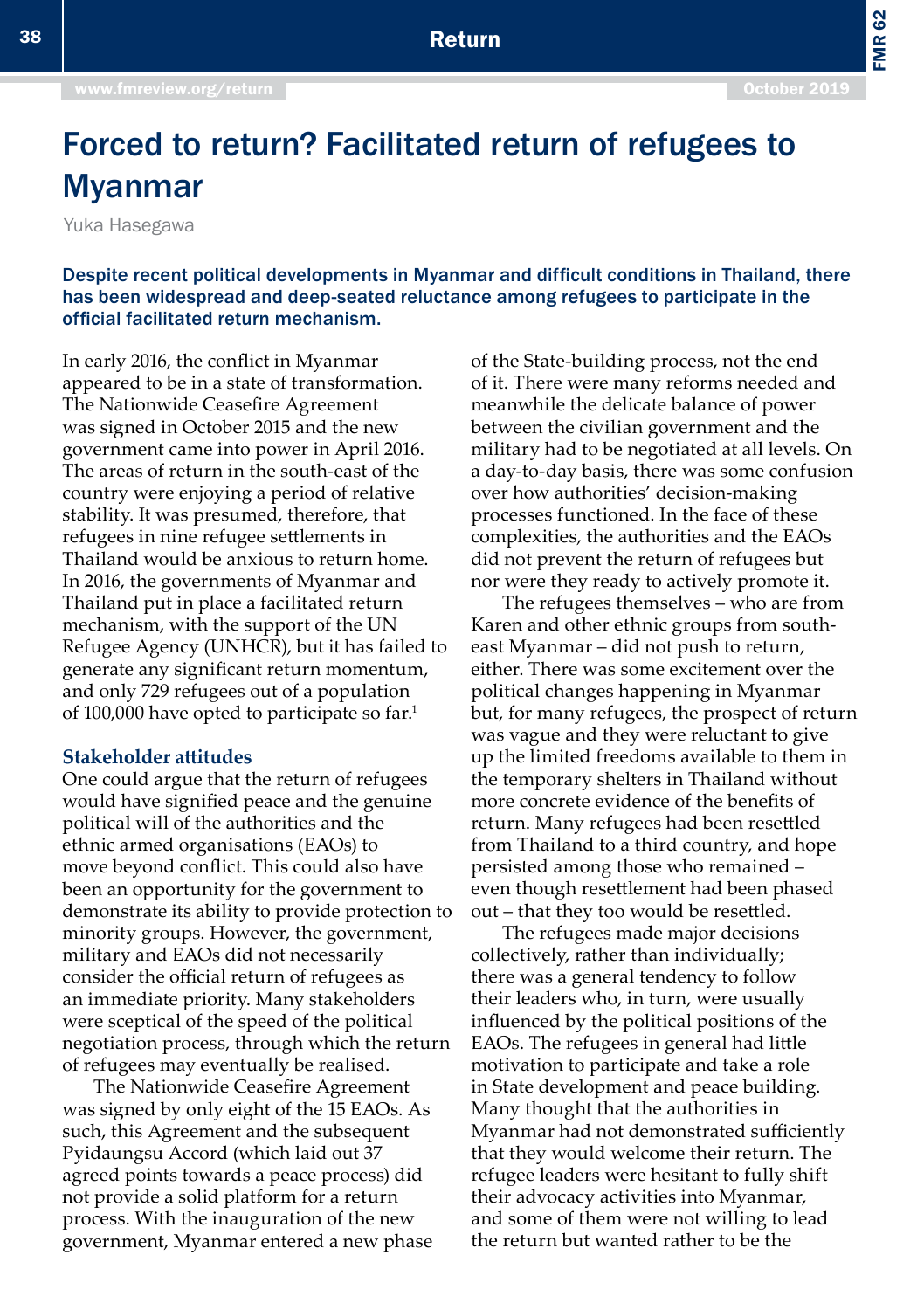FMR 62

last people to return. The refugees also envisioned return in groups, which had the effect of inhibiting individual decisions to return. Overall, the refugees showed no urgency to return to Myanmar.

#### **The role of the international community**

The main stakeholders – the refugees, the authorities in Myanmar and EAOs – did not think that the time was ripe for return in 2016 and 2017 but some in the international community thought that it was indeed the right time to develop and foster a return momentum among the refugees. At that time, there was no particular pressure from the Government of Thailand, which was instead ready to respect a transitional period in politics, State structure and peace in Myanmar before refugees would be expected to return. Significantly, however, key donors began expressing their intention to curtail funding for NGOs providing assistance in the temporary shelters in Thailand.2 This became a cause for major concern among both the refugees and the NGOs, threatening their very survival. Some NGOs voiced their concerns about the pressure placed on the refugees to return through the cutting of assistance. Others thought that the shifting of assistance from the shelters in Thailand to the return areas of Myanmar was legitimate, especially given that some organisations based in Thailand regularly supported the areas of potential return across the border.

The overall context in Myanmar was not conducive to the full-fledged promotion of return with safety and dignity, especially in light of the Rohingya crisis in 2017, but those external actors who favoured repatriation argued that there should, at least, be a mechanism to accommodate those refugees who wished to return voluntarily.

UNHCR took on responsibility for the preparations for facilitated returns, and the first facilitated return took place in October 2016. However, even given the reduced assistance in the shelters and the cash incentives provided, only a small number of refugees have opted to return, indicating that the refugees' concerns are not all about assistance.

### **The real obstacles to return**

Focus group discussions on return and reintegration conducted in Myanmar in 2016<sup>3</sup> highlighted five areas of deep-seated concern among refugees (and other stakeholders) about the refugees' potential return:

- **Physical safety and security:** With no progress in the peace process, returning refugees could still be caught up in violence in the areas of return, while the return of refugees could trigger an increase in crime and unrest. Refugees also expressed concern about the dangers posed by unmarked and uncleared landmines.
- **Citizenship documents:** For those who do not possess such documents (especially those with 'problematic profiles', such as those who had been, or were suspected of having been, engaged in rebel or criminal activities, and those of ethnic and religious minorities), it takes a considerable leap of faith to place sufficient trust in the authorities to apply for them, especially as the authorities or others could use the citizenship documents or the process of obtaining them as a tool for discrimination.
- **Land tenure:** The refugees' homes may have been destroyed or confiscated. New houses will need to be built (and land found for this) for returning refugees, and rebuilding and restitution will also be required. Ownership of land in Myanmar in general is complex and is becoming a cause of new conflicts.
- **Basic services:** Much of the rural returnee areas are conflict-affected and have suffered long years of neglect and underdevelopment; return areas lack basic services, such as health, education, electricity and roads. Refugees also express concerns linked to broader minority rights issues, for example the limited use of minority languages in education.
- **Livelihood opportunities:** New jobs or industries are needed in the returnee areas. The economy of south-east Myanmar relies heavily on remittances from those working abroad, mainly in Thailand.